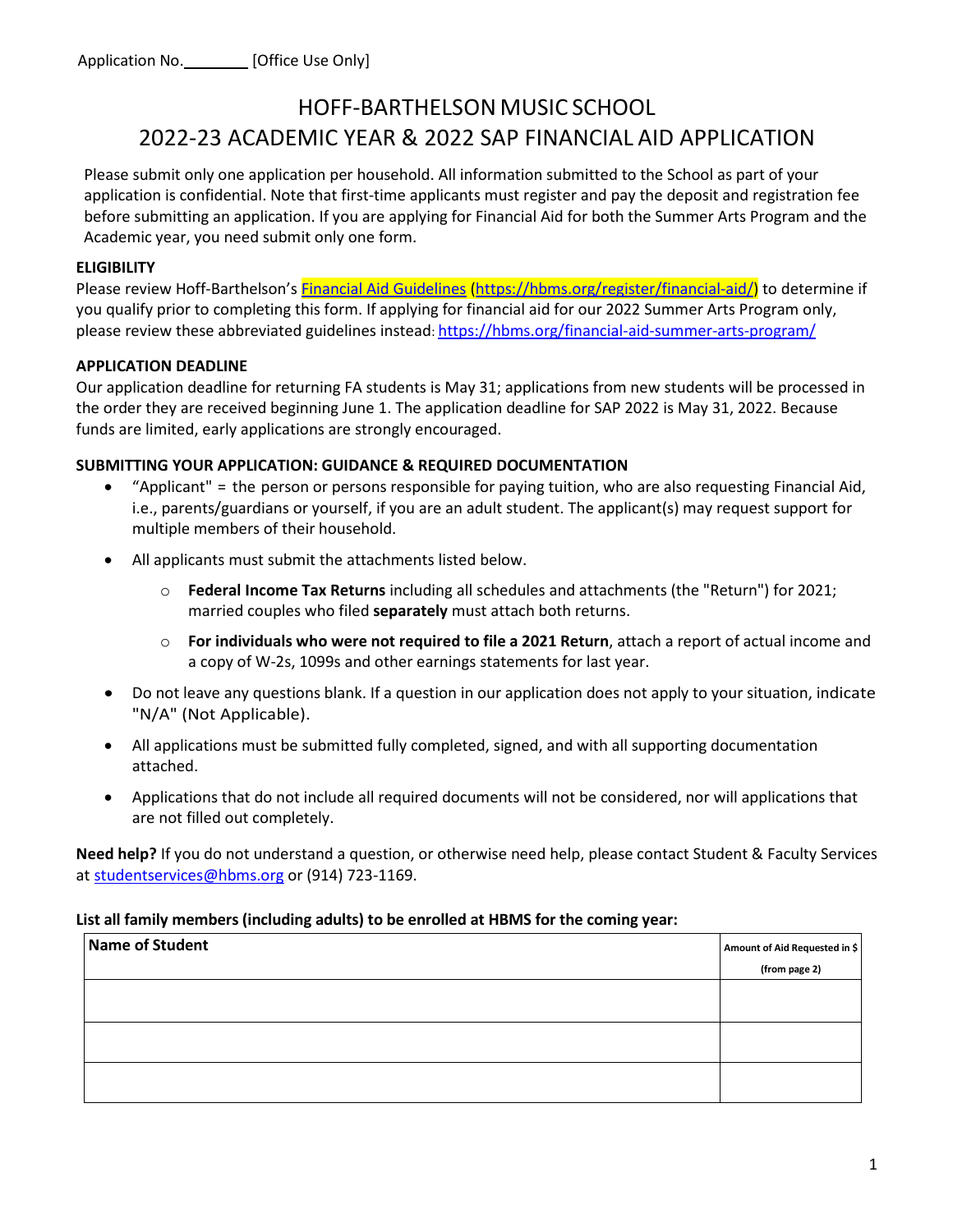**STUDENT INFORMATION FOR 2022-23 Academic Year and/or 2022 SAP** *If there are more than three students in your family who need aid, attach additional copies of this page.*

| Level of Comprehensive Program (Core, Full, Ext., Suzuki, or N/A): _________________________________ Tuition: _______________                                                                                                  |                                      |  |  |
|--------------------------------------------------------------------------------------------------------------------------------------------------------------------------------------------------------------------------------|--------------------------------------|--|--|
|                                                                                                                                                                                                                                |                                      |  |  |
|                                                                                                                                                                                                                                |                                      |  |  |
|                                                                                                                                                                                                                                |                                      |  |  |
|                                                                                                                                                                                                                                |                                      |  |  |
| Address: Address: Address: Address: Address: Address: Address: Address: Address: Address: Address: Address: Address: Address: Address: Address: Address: Address: Address: Address: Address: Address: Address: Address: Addres |                                      |  |  |
| ,我们也不会有什么。""我们的人,我们也不会有什么?""我们的人,我们也不会有什么?""我们的人,我们也不会有什么?""我们的人,我们也不会有什么?""我们的人                                                                                                                                               |                                      |  |  |
|                                                                                                                                                                                                                                |                                      |  |  |
| Level of Comprehensive Program (Core, Full, Ext., Suzuki, or N/A): _________________________________ Tuition: ______________                                                                                                   |                                      |  |  |
|                                                                                                                                                                                                                                |                                      |  |  |
|                                                                                                                                                                                                                                |                                      |  |  |
|                                                                                                                                                                                                                                |                                      |  |  |
|                                                                                                                                                                                                                                |                                      |  |  |
|                                                                                                                                                                                                                                |                                      |  |  |
| <u> 1989 - Johann Barn, fransk politik (f. 1989)</u>                                                                                                                                                                           |                                      |  |  |
|                                                                                                                                                                                                                                |                                      |  |  |
|                                                                                                                                                                                                                                |                                      |  |  |
|                                                                                                                                                                                                                                |                                      |  |  |
|                                                                                                                                                                                                                                |                                      |  |  |
|                                                                                                                                                                                                                                | Relationship to Student: ___________ |  |  |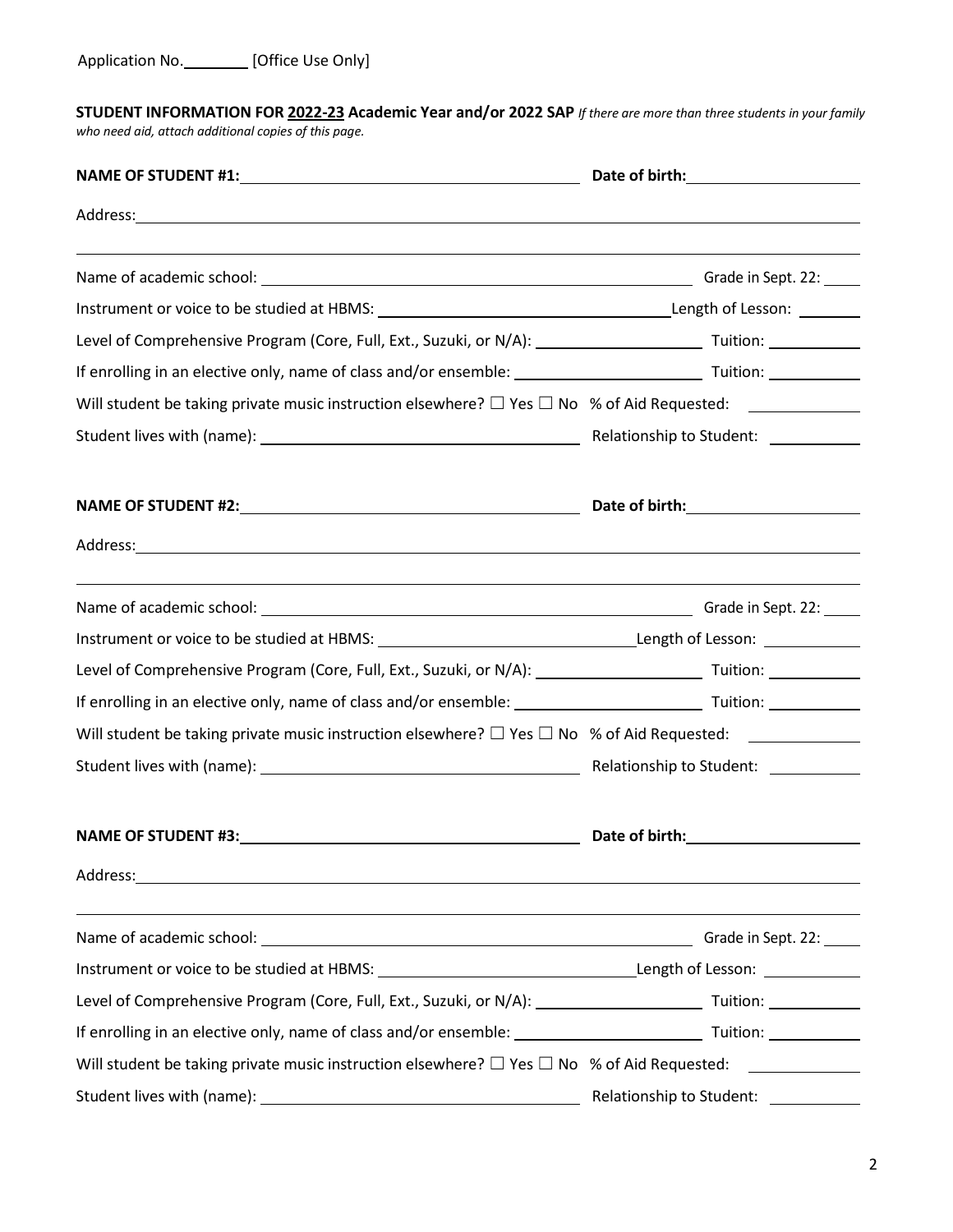Application No. [Office Use Only]

**APPLICANT INFORMATION** "Applicant" = the person or persons responsible for paying tuition, who are also requesting Financial Aid, i.e., parents/guardians or yourself, if you are an adult student.

| Does this individual claim the student(s) as dependent(s) for tax purposes? $\Box$ Yes $\Box$ No |  |  |  |  |
|--------------------------------------------------------------------------------------------------|--|--|--|--|
|                                                                                                  |  |  |  |  |
|                                                                                                  |  |  |  |  |
|                                                                                                  |  |  |  |  |
|                                                                                                  |  |  |  |  |
|                                                                                                  |  |  |  |  |
|                                                                                                  |  |  |  |  |

Does this individual claim the student(s) as dependent(s) for tax purposes?  $\Box$  Yes  $\Box$  No

#### **HOUSEHOLD MEMBERS' PROJECTED TOTAL ANNUAL INCOME FOR CALENDAR YEAR 2022**

List all household members (including yourself) **even if they do not receive income**. For each household member listed, if they do receive income, report total income for each source in whole dollars only. If they do not receive income from any other source, write '0'. If you enter '0', you are certifying that there is no income to report.

| Name of household member | . .<br>$\sim$<br>Earnings from work<br>before deductions<br><b>Amount / How Often</b> | Child Support, Alimony<br><b>Amount / How Often</b> | Pensions, Retirement<br>Payments<br><b>Amount / How Often</b> | Other Income, Social<br>Security<br><b>Amount / How Often</b> | No<br>Income |
|--------------------------|---------------------------------------------------------------------------------------|-----------------------------------------------------|---------------------------------------------------------------|---------------------------------------------------------------|--------------|
|                          | \$                                                                                    |                                                     | \$                                                            |                                                               |              |
|                          |                                                                                       |                                                     |                                                               |                                                               |              |
|                          |                                                                                       |                                                     |                                                               |                                                               |              |
|                          |                                                                                       |                                                     |                                                               |                                                               |              |
|                          |                                                                                       |                                                     |                                                               |                                                               |              |
|                          |                                                                                       |                                                     |                                                               |                                                               |              |
|                          | я                                                                                     |                                                     |                                                               |                                                               |              |

Total Household Members (Children and Adults): \_\_\_\_\_\_\_\_\_\_\_\_\_\_\_\_